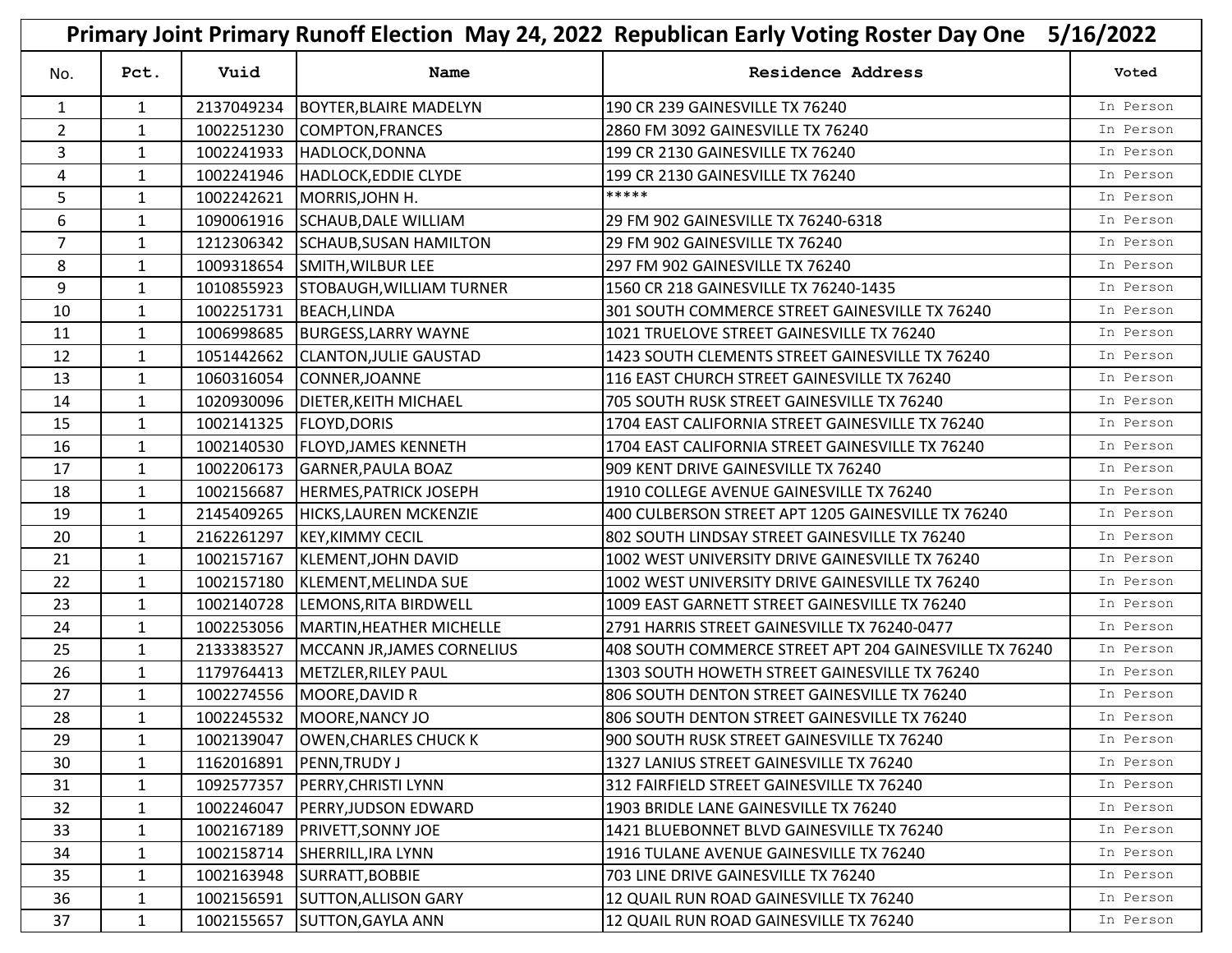| 38 | 1              | 1056264433 | <b>WALLACE, GARLAND BRENT</b>      | 1008 VINTAGE AVENUE GAINESVILLE TX 76240-5929         | In Person |
|----|----------------|------------|------------------------------------|-------------------------------------------------------|-----------|
| 39 | $\mathbf{1}$   | 1002146189 | <b>WAREN, KENNETH LEE</b>          | 1320 SOUTH LINDSAY STREET GAINESVILLE TX 76240        | In Person |
| 40 | $\mathbf{1}$   | 1082437125 | WARREN, JOHN DURHAM                | 102 EAST CHURCH STREET GAINESVILLE TX 76240           | In Person |
| 41 | $\mathbf{1}$   | 2137739508 | <b>WINTER, RODNEY ALAN</b>         | 400 CULBERSON STREET APT 1106 GAINESVILLE TX 76240    | In Person |
| 42 | $\overline{2}$ | 1002250252 | <b>BEACH, STEVEN WILLIAM</b>       | 327 NORTH RUSK STREET GAINESVILLE TX 76240            | In Person |
| 43 | $2^{\circ}$    | 1002258081 | <b>CALLAGHAN, KEVIN P</b>          | 733 NORTH WEAVER STREET GAINESVILLE TX 76240          | In Person |
| 44 | 2 <sup>1</sup> | 1002225307 | DOUGHERTY, JENNIFER BEZNER         | 1015 NORTH DIXON STREET GAINESVILLE TX 76240          | In Person |
| 45 | $\overline{2}$ | 1002223963 | <b>GOSSETT, JIMMY DALE</b>         | 328 NORTH DIXON STREET APT 7 GAINESVILLE TX 76240     | In Person |
| 46 | $\overline{2}$ | 1220845968 | HAMILTON, TAMARA SUE               | 1002 PARKWOOD COURT GAINESVILLE TX 76240              | In Person |
| 47 | $\overline{2}$ |            | 1002137645  LEFTWICH, JOHNNY WAYNE | 105 EAST CALIFORNIA STREET APT C GAINESVILLE TX 76240 | In Person |
| 48 | $2^{\circ}$    | 1002143112 | LEFTWICH, MARY LOU                 | 105 EAST CALIFORNIA STREET APT C GAINESVILLE TX 76240 | In Person |
| 49 | $\overline{2}$ | 1010992948 | <b>PARKER, KIMBERLY ANN</b>        | 1702 IRIS STREET GAINESVILLE TX 76240                 | In Person |
| 50 | $\overline{2}$ | 1031309008 | SMITH, AARON THEODORE              | 111 HAIGHT STREET GAINESVILLE TX 76240                | In Person |
| 51 | $\overline{2}$ | 1002138821 | <b>TYLER, RAMONA ANN</b>           | 406 NORTH GRAND AVENUE STE 207 GAINESVILLE TX 76240   | In Person |
| 52 | $2^{\circ}$    | 1002143986 | <b>TYLER, RODNEY BRUCE</b>         | 406 NORTH GRAND AVENUE GAINESVILLE TX 76240           | In Person |
| 53 | $\overline{3}$ | 1002219458 | ARENDT, ADAM PAUL                  | 2651 CR 306 GAINESVILLE TX 76240                      | In Person |
| 54 | 3              | 1002205784 | BECKER, WAYNE DAVID                | 4202 CR 308 GAINESVILLE TX 76240                      | In Person |
| 55 | 3              | 1166927175 | <b>HOLCOMB, LARRY LANE</b>         | 6449 FM 51 GAINESVILLE TX 76240                       | In Person |
| 56 | 3              | 1002219685 | PARKER, THOMAS HARRISON            | 2717 CR 312 GAINESVILLE TX 76240                      | In Person |
| 57 | 3              | 1002214420 | WIMMER, KATHRYN ANN                | 197 CR 3629 GAINESVILLE TX 76240                      | In Person |
| 58 | $\overline{3}$ | 1002214412 | WIMMER, RAYMOND JOSEPH             | 197 CR 3629 GAINESVILLE TX 76240                      | In Person |
| 59 | 4              | 1002159112 | HARMON, LINDA                      | 779 CR 189 GAINESVILLE TX 76240                       | In Person |
| 60 | 4              | 1002147317 | <b>HOLDER, JULIE SHAUF</b>         | 5781 FM 371 GAINESVILLE TX 76240                      | In Person |
| 61 | 4              | 1002249500 | HOLDER, KEVIN NEIL                 | 5781 FM 371 GAINESVILLE TX 76240                      | In Person |
| 62 | 4              | 1002200790 | ZIELINSKI, EDMUND JOSEPH           | 3579 FM 2896 GAINESVILLE TX 76240-6831                | In Person |
| 63 | 4              | 1010847890 | ADAMS, SARA JEAN                   | 1114 HILLCREST BOULEVARD GAINESVILLE TX 76240         | In Person |
| 64 | 4              | 1029946183 | <b>BEANE, BECKI LEIGH ANN</b>      | 1114 FAIR AVENUE GAINESVILLE TX 76240                 | In Person |
| 65 | 4              | 2179509366 | <b>BEANE, KAITLYN NICOLE</b>       | 1114 FAIR AVENUE GAINESVILLE TX 76240                 | In Person |
| 66 | 4              | 1149139567 | <b>BEANE, TOBY ALAN</b>            | 1114 FAIR AVENUE GAINESVILLE TX 76240                 | In Person |
| 67 | 4              | 1002244304 | <b>BROWN, A EUGENE</b>             | 402 ASHLAND DRIVE GAINESVILLE TX 76240                | In Person |
| 68 | 4              |            | 1002242175 CALDWELL JR,J P         | 2012 MAPLEWOOD DRIVE GAINESVILLE TX 76240             | In Person |
| 69 | 4              | 1002242152 | CALDWELL, SHARON                   | 2012 MAPLEWOOD DRIVE GAINESVILLE TX 76240             | In Person |
| 70 | 4              | 1150623535 | CARROLL, BETTY JO                  | 312 ASHLAND COURT GAINESVILLE TX 76240                | In Person |
| 71 | 4              | 1000650137 | <b>CARROLL, STANLEY WAYNE</b>      | 312 ASHLAND COURT GAINESVILLE TX 76240                | In Person |
| 72 | 4              | 1014602558 | DODSON, KATHLEEN WYRICK            | 2022 GREENBRIAR DRIVE GAINESVILLE TX 76240            | In Person |
| 73 | 4              | 1007501333 | DROLL, GARY LEWIS                  | 308 WILLOW WAY GAINESVILLE TX 76240                   | In Person |
| 74 | 4              | 1002224137 | <b>EARLY, KEITH DUANE</b>          | 1206 ELMWOOD STREET GAINESVILLE TX 76240              | In Person |
| 75 | 4              | 1002239883 | <b>FAULKNER, RUSSELL EARL</b>      | 1106 NORTH CLEMENTS STREET GAINESVILLE TX 76240       | In Person |
| 76 | 4              | 1023710905 | HATCHER, JIMMY LEE                 | 2303 MESQUITE CIRCLE GAINESVILLE TX 76240             | In Person |
| 77 | 4              | 1002240351 | HUTCHISON, CAROL                   | 2013 CYPRESS DRIVE GAINESVILLE TX 76240               | In Person |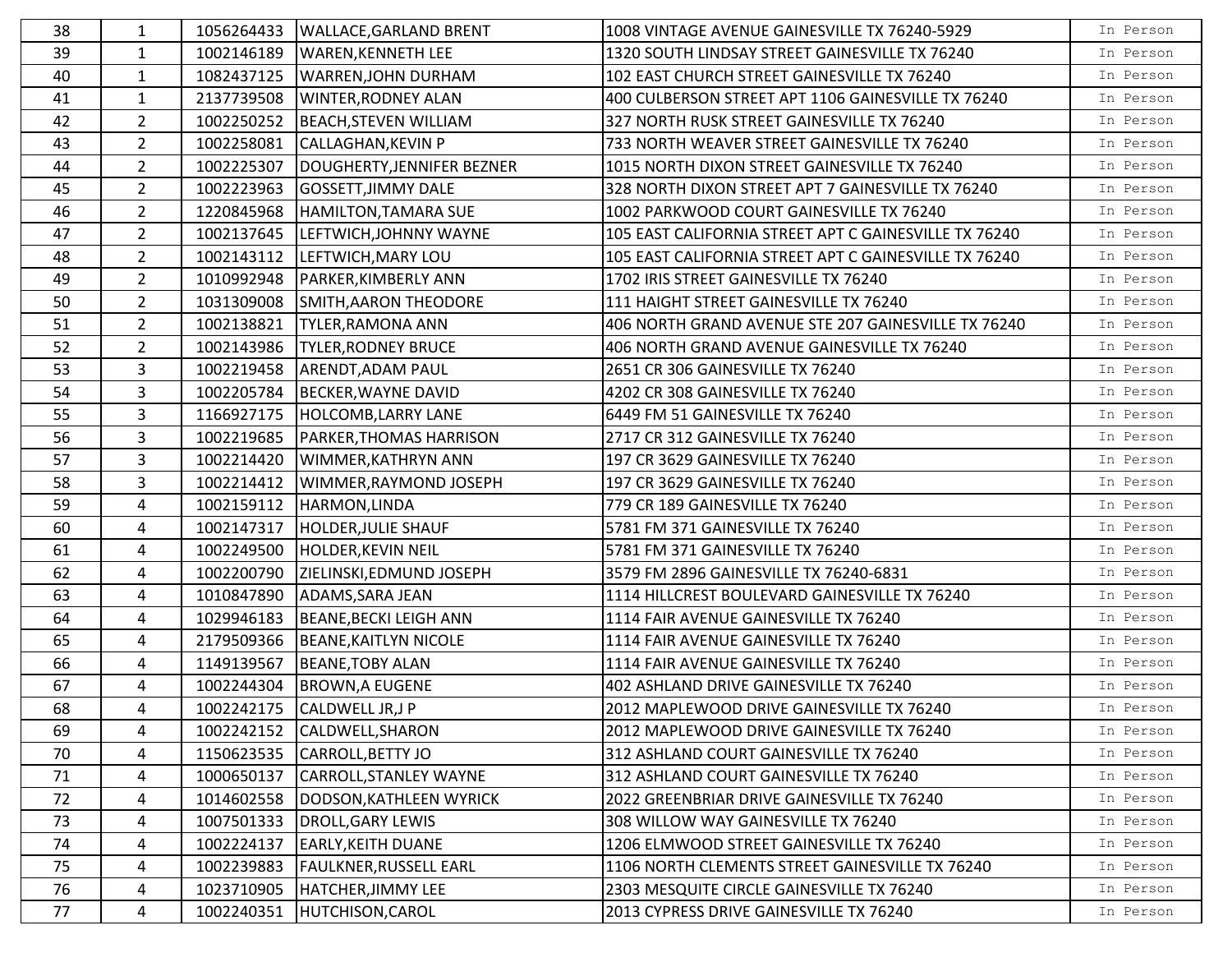| 78  | 4               | 1002240367 | <b>HUTCHISON, TERRY DALE</b>     | 2013 CYPRESS DRIVE GAINESVILLE TX 76240       | In Person |
|-----|-----------------|------------|----------------------------------|-----------------------------------------------|-----------|
| 79  | 4               | 1002244740 | KALER, HOWARD WILLIAM            | 2034 WHEELER CREEK DRIVE GAINESVILLE TX 76240 | In Person |
| 80  | 4               | 1002197274 | KRAHL, CARLA JEAN                | 2001 SUMMA STREET GAINESVILLE TX 76240        | In Person |
| 81  | 4               | 1002197261 | <b>KRAHL, MARVIN</b>             | 2001 SUMMA STREET GAINESVILLE TX 76240        | In Person |
| 82  | 4               | 1002189396 | LEFEVER, MILDRED DARLENE         | 910 MESQUITE STREET GAINESVILLE TX 76240      | In Person |
| 83  | 4               | 1018265330 | MCCOWAN, FREDERICK LEE           | 407 HILLSIDE DRIVE GAINESVILLE TX 76240       | In Person |
| 84  | 4               | 1011492159 | MENDEZ SMITH, NATALIE            | 2314 JODI LANE GAINESVILLE TX 76240           | In Person |
| 85  | 4               | 1208597743 | OSBORN, SARA CATHERINE ANN       | 1109 ROSEDALE DRIVE GAINESVILLE TX 76240      | In Person |
| 86  | 4               | 1002240834 | OTTO, NANCY                      | 1108 NORTH HOWETH STREET GAINESVILLE TX 76240 | In Person |
| 87  | 4               | 1018775279 | <b>PARKER, PAUL DEAN</b>         | 2016 ASHLAND DRIVE GAINESVILLE TX 76240       | In Person |
| 88  | 4               | 1002247820 | SMITH, TAMARA BERRES             | 2019 WHEELER CREEK DRIVE GAINESVILLE TX 76240 | In Person |
| 89  | 4               | 1002274518 | SNUGGS, BEVERLY                  | 1105 WHALEY DRIVE GAINESVILLE TX 76240        | In Person |
| 90  | 4               | 1210448961 | SPRADLING, BOBBY RAY SUNDANCE    | 1109 ROSEDALE DRIVE GAINESVILLE TX 76240      | In Person |
| 91  | 4               | 2147524480 | <b>THEOBALD, KERRA THI</b>       | 1309 HILLCREST BOULEVARD GAINESVILLE TX 76240 | In Person |
| 92  | 4               | 1216094255 | THEOBALD, SPENCER LEE            | 1309 HILLCREST BOULEVARD GAINESVILLE TX 76240 | In Person |
| 93  | 4               | 1002159316 | THOMPSON, JOHNNY REED            | 3500 NORTH GRAND AVENUE GAINESVILLE TX 76240  | In Person |
| 94  | 4               | 1002274436 | <b>TUCKER, JERRY PAUL</b>        | 1110 HILLCREST BOULEVARD GAINESVILLE TX 76240 | In Person |
| 95  | 6               | 2000339925 | CARTER, NATHAN                   | 11362 FM 678 WHITESBORO TX 76273              | In Person |
| 96  | 6               | 1002139892 | <b>DICK, HAL WES</b>             | 23612 FM 678 WHITESBORO TX 76273              | In Person |
| 97  | 6               | 1031217279 | HAMMOND, BRANDA RAE              | 339 CR 164 WHITESBORO TX 76273                | In Person |
| 98  | 6               | 1013003897 | MATAS, LINDA ELAINE              | 5829 CR 106 WHITESBORO TX 76273               | In Person |
| 99  | 6               | 1018760099 | <b>PRICE, EUGENE DARRELL</b>     | 784 CR 109 WHITESBORO TX 76273                | In Person |
| 100 | 6               | 1087963726 | WHITT, CLIFFORD WAYNE            | 503 CR 102 WHITESBORO TX 76273                | In Person |
| 101 | 6               | 1145554160 | <b>WHITT, KIMBERLY JULIAN</b>    | 503 CR 102 WHITESBORO TX 76273                | In Person |
| 102 | 6               | 1025456014 | YOUNG, GABRIELLA LYNN            | 288 CR 187 GAINESVILLE TX 76240               | In Person |
| 103 | $\overline{7}$  | 1002175530 | HINKLE, BRENDA MARLENE           | 429 CR 174 GAINESVILLE TX 76240-0675          | In Person |
| 104 | $\overline{7}$  | 1002175524 | HINKLE, GARY E                   | 424 CR 174 GAINESVILLE TX 76240               | In Person |
| 105 | $\overline{7}$  | 1002175479 | HOLLOWELL, GARY LEON             | 4637 CR 107 GAINESVILLE TX 76240              | In Person |
| 106 | $\overline{7}$  | 1002177913 | LLOYD, CATHERINE E               | 434 CR 148 GAINESVILLE TX 76240               | In Person |
| 107 | $\overline{7}$  |            | 1002271468   MOORE, MICAH RAE    | 150 CR 154 GAINESVILLE TX 76240               | In Person |
| 108 | $\overline{7}$  | 1002175737 | <b>PERRY, PAMELA JONES</b>       | 1893 FM 371 GAINESVILLE TX 76240              | In Person |
| 109 | $\overline{7}$  | 1002173489 | PETTIGREW, DONALD WAYNE          | 543 CR 148 GAINESVILLE TX 76240               | In Person |
| 110 | 7               | 1002173310 | PETTIGREW,LYNNETTE               | 543 CR 148 GAINESVILLE TX 76240               | In Person |
| 111 | $\overline{7}$  | 1002177322 | SANDERS, JEFFREY LYNN            | 637 CR 150 GAINESVILLE TX 76240               | In Person |
| 112 | $7\overline{ }$ | 1002173399 | <b>STONE II, HOWARD CHANDLER</b> | 632 CR 148 GAINESVILLE TX 76240               | In Person |
| 113 | $7\overline{ }$ | 1002173556 | <b>STONE, JUDITH WILSON</b>      | 632 CR 148 GAINESVILLE TX 76240               | In Person |
| 114 | $\overline{7}$  | 1032198404 | <b>WARD, GAYLE MERRIFIELD</b>    | 181 CARTWRIGHT HILL LANE GAINESVILLE TX 76240 | In Person |
| 115 | 7               | 1002176111 | <b>WARD, RACHEL</b>              | 181 CARTWRIGHT HILL LANE GAINESVILLE TX 76240 | In Person |
| 116 | 7               | 1002247369 | <b>WATSON, CHRISTOPHER JOE</b>   | 404 CR 173 GAINESVILLE TX 76240               | In Person |
| 117 | $7\overline{ }$ | 1145083344 | <b>WATSON, MARY LEE</b>          | 404 CR 173 GAINESVILLE TX 76240               | In Person |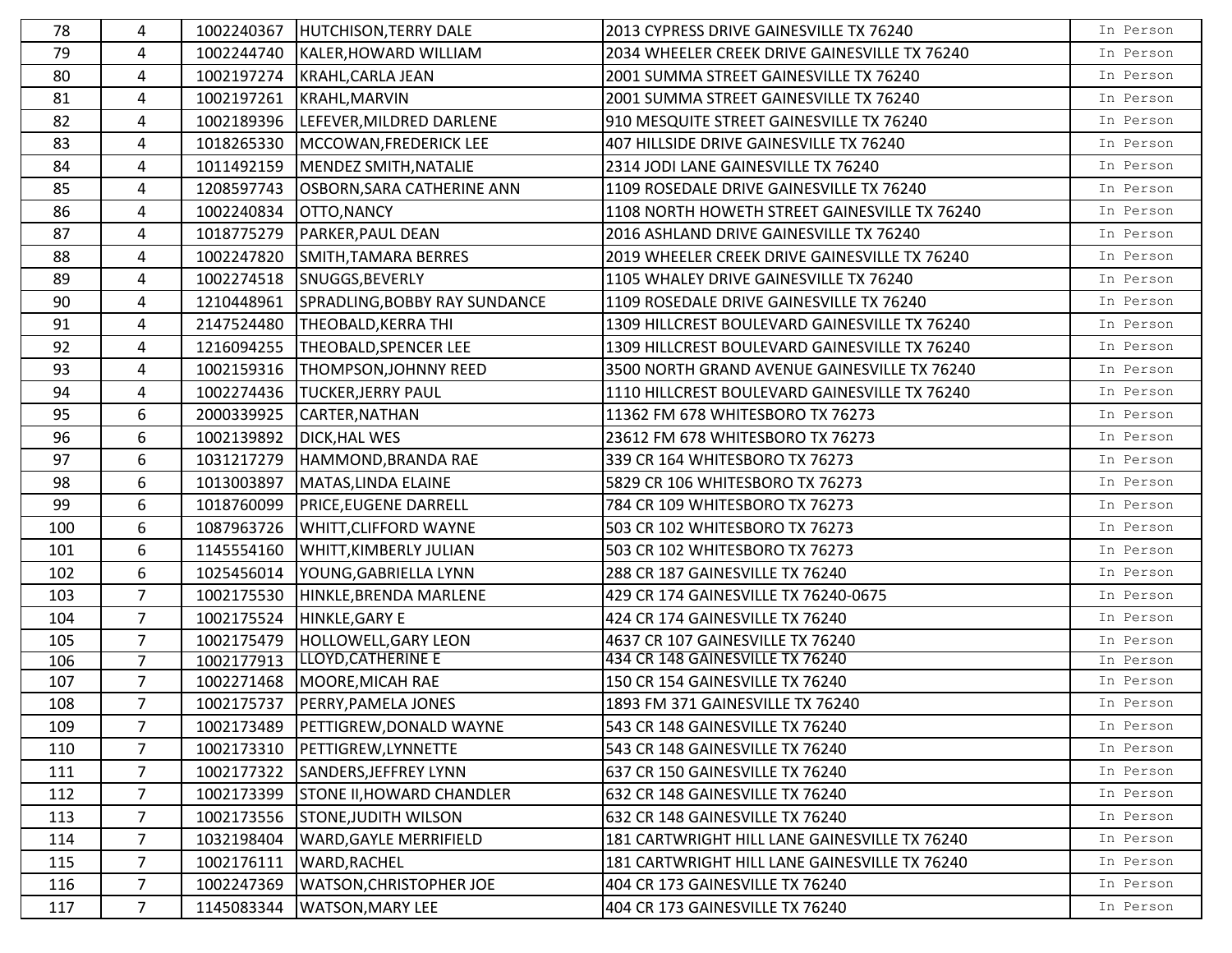| 118 | $\overline{7}$ | 1002143067 | <b>WESTBROOK, CYNTHIA MORRIS</b>   | 1081 CR 178 GAINESVILLE TX 76240          | In Person |
|-----|----------------|------------|------------------------------------|-------------------------------------------|-----------|
| 119 | $\overline{7}$ | 1002143079 | <b>WESTBROOK, ROBERT WRAY</b>      | 1081 CR 178 GAINESVILLE TX 76240-1590     | In Person |
| 120 | 8              | 1002166420 | <b>BOONE, STEVEN RAY</b>           | 1282 CR 219 GAINESVILLE TX 76240          | In Person |
| 121 | 8              | 1018769030 | FLETCHER, RAYMOND CLARENCE         | 50 CR 226 GAINESVILLE TX 76240            | In Person |
| 122 | 8              | 2156391522 | HALLMARK, CATHERINE DIANE          | 370 CR 2114 GAINESVILLE TX 76240          | In Person |
| 123 | 8              | 2158528544 | HALLMARK, MERLE DEAN               | 370 CR 2114 GAINESVILLE TX 76240          | In Person |
| 124 | 8              | 1002181295 | <b>HODGKINSON, LUCILLE MACH</b>    | 861 CR 2114 GAINESVILLE TX 76240-7982     | In Person |
| 125 | 8              | 1022872312 | PRESTON, SALLY JANE                | 4590 FM 3164 GAINESVILLE TX 76240-7997    | In Person |
| 126 | 10             | 1194737752 | <b>CHESTER, ASHLYN BROOKE</b>      | 1718 FM 902 GAINESVILLE TX 76240          | In Person |
| 127 | 10             | 1002190237 | <b>GIBSON, JOE W</b>               | 894 FM 902 GAINESVILLE TX 76240           | In Person |
| 128 | 10             | 1027486158 | <b>HELMS, DONALD PERRY</b>         | 546 OAK HILL ROAD VALLEY VIEW TX 76272    | In Person |
| 129 | 10             | 1080982500 | HORINEK, DEAN ARTHUR               | 2300 CR 220 GAINESVILLE TX 76240-8544     | In Person |
| 130 | 10             | 1002192805 | JOHNSON, CARROLL                   | *****                                     | In Person |
| 131 | 10             | 1015440659 | KING, KAYE BRISCOE                 | 1117 CR 2117 GAINESVILLE TX 76240         | In Person |
| 132 | 10             | 1002188567 | KUYKENDALL, LAURE                  | 76 JOHN DEERE LANE VALLEY VIEW TX 76272   | In Person |
| 133 | 10             | 1007215674 | LOWER, IRMA C                      | 5430 EAST FM 922 VALLEY VIEW TX 76272     | In Person |
| 134 | 10             | 2000214345 | MARTINDALE, STACI ELLEN            | 1081 CLARK ROAD GAINESVILLE TX 76240      | In Person |
| 135 | 10             | 1002188166 | MILLER, DEBORAH                    | 619 CR 285 GAINESVILLE TX 76240           | In Person |
| 136 | 10             | 1002188178 | MILLER, PAUL HENRY                 | 619 CR 285 GAINESVILLE TX 76240           | In Person |
| 137 | 10             | 1002192140 | RING, GARY ALLEN                   | 1277 CR 232 COLLINSVILLE TX 76233         | In Person |
| 138 | 10             | 1002192155 | <b>RING, JOANNE MARIE</b>          | 1277 CR 232 COLLINSVILLE TX 76233         | In Person |
| 139 | 10             | 1089860188 | SALLEE, PATSY MCCORMACK            | 336 CR 261 VALLEY VIEW TX 76272-8054      | In Person |
| 140 | 10             | 1089701339 | SANDIFER, CLAY MANN                | 8288 SOUTH FM 372 GAINESVILLE TX 76240    | In Person |
| 141 | 10             | 1089683375 | SANDIFER, DEBORAH LYNN             | 8288 SOUTH FM 372 GAINESVILLE TX 76240    | In Person |
| 142 | 10             | 1002193764 | SAPPINGTON, RAY TOM                | 188 WOLFHUNTER LANE VALLEY VIEW TX 76272  | In Person |
| 143 | 10             | 1002251555 | SMITH, BOBBY DON                   | 4948 FM 902 APT 204 GAINESVILLE TX 76240  | In Person |
| 144 | 10             | 1002242873 | WHITFIELD, DONALD LYNN             | 4978 FM 902 APT 302 GAINESVILLE TX 76240  | In Person |
| 145 | 10             | 1002249661 | <b>WHITFIELD, JERAL LYNN</b>       | 4978 FM 902 APT 302 GAINESVILLE TX 76240  | In Person |
| 146 | 11             | 1002199134 | <b>BAYER, JIMMY LEROY</b>          | 910 CR 207 VALLEY VIEW TX 76272           | In Person |
| 147 | 11             | 1013321605 | <b>BRINKLEY, JASON PAUL</b>        | *****                                     | In Person |
| 148 | 11             |            | 2154901364   DUNCAN, CYNTHIA RENAE | 200 KNOTTED OAKS CT VALLEY VIEW TX 76272  | In Person |
| 149 | 11             | 1202407195 | JOHNSON, JEFFREY GLENN             | 11951 SOUTH INT 35 VALLEY VIEW TX 76272   | In Person |
| 150 | 11             | 1002147412 | <b>ORTEGA, JOHNNY KOENIG</b>       | 895 TOWER ROAD VALLEY VIEW TX 76272       | In Person |
| 151 | 11             | 1002158779 | PEDERSEN, JACQUELYN MEYER          | 8246 SOUTH INT 35 VALLEY VIEW TX 76272    | In Person |
| 152 | 11             | 1002187830 | ROANE, BETTY                       | 205 SOUTH LEE STREET VALLEY VIEW TX 76272 | In Person |
| 153 | 11             | 1002197079 | ROANE, JOHN ORVILLE                | 205 SOUTH LEE STREET VALLEY VIEW TX 76272 | In Person |
| 154 | 11             | 2136381338 | ROANE, MACKENZIE RYANN             | 101 EASY STREET VALLEY VIEW TX 76272      | In Person |
| 155 | 11             | 1092261408 | TILLMAN, CALVIN D                  | 767 FM 3442 VALLEY VIEW TX 76272          | In Person |
| 156 | 12             | 1020937719 | <b>BOZARTH, ROBERT STEVEN</b>      | 620 CR 319 VALLEY VIEW TX 76272           | In Person |
| 157 | 12             | 1008652903 | <b>DENISON, NANCY MARIE</b>        | 1529 CR 366 GAINESVILLE TX 76240          | In Person |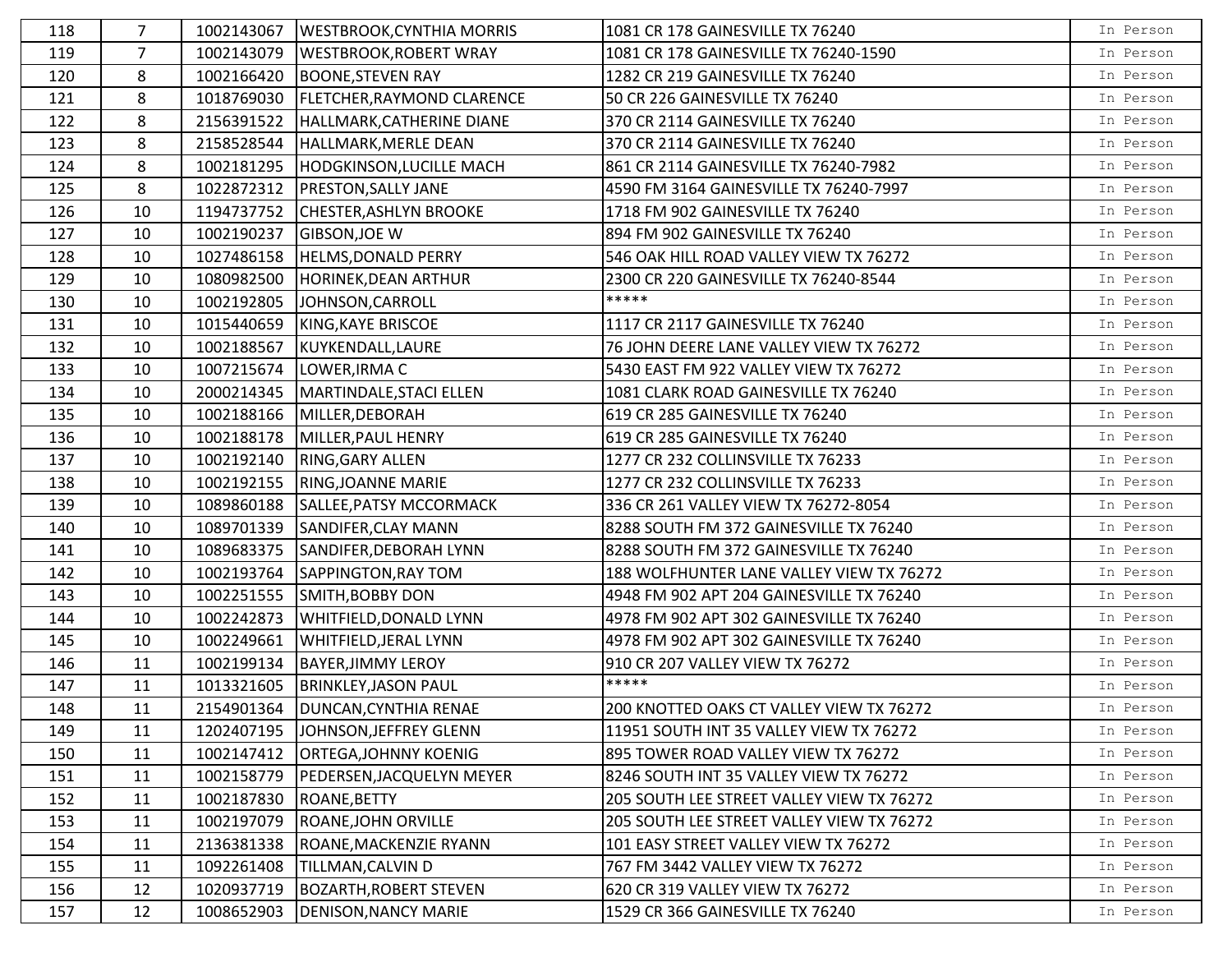| 158 | 12 | 1029249082 | HAUBOLD, CHARLA DAWN              | 156 PR 2841 DECATUR TX 76234                 | In Person |
|-----|----|------------|-----------------------------------|----------------------------------------------|-----------|
| 159 | 12 | 1004405625 | HORN, JAMES CALVIN                | 6975 WEST FM 922 ERA TX 76238                | In Person |
| 160 | 12 | 1202997431 | <b>HORN, JOAN PATRICIA</b>        | 6975 WEST FM 922 ERA TX 76238                | In Person |
| 161 | 12 | 1014209617 | NICKERSON, HUGH DOUGLAS           | 578 NO 5 CATTLE GUARD RD MUENSTER TX 76252   | In Person |
| 162 | 12 | 1002204463 | NICKERSON, JEANEANE WEST          | 578 NO 5 CATTLE GUARD RD MUENSTER TX 76252   | In Person |
| 163 | 17 | 1002201014 | <b>BULLARD, CARLA RUTH</b>        | 4374 CR 343 FORESTBURG TX 76239              | In Person |
| 164 | 17 | 1002201022 | <b>BULLARD, TIMOTHY WAYNE</b>     | 4374 CR 343 FORESTBURG TX 76239              | In Person |
| 165 | 17 | 1176276756 | HARTMAN, ELIZABETH ANN            | 500 CR 308 MUENSTER TX 76252                 | In Person |
| 166 | 17 | 1176276739 | HARTMAN, JOSEPH DAVID             | 500 CR 308 MUENSTER TX 76252                 | In Person |
| 167 | 17 | 1047299050 | <b>VOGEL, DALE ANTHONY</b>        | 593 CR 360 MUENSTER TX 76252                 | In Person |
| 168 | 17 | 1089182509 | WHITT, KATHLEEN TRUBENBA          | 2550 CR 310 MUENSTER TX 76252                | In Person |
| 169 | 18 | 1002209445 | <b>BAYER, MARY</b>                | 2441 CR 424 MUENSTER TX 76252                | In Person |
| 170 | 18 | 1002212938 | <b>CLER, GLENDA GIEB</b>          | 132 SOUTH PINE STREET MUENSTER TX 76252      | In Person |
| 171 | 18 | 1002212940 | <b>CLER, GLENN E</b>              | 132 SOUTH PINE STREET MUENSTER TX 76252      | In Person |
| 172 | 18 | 1088160653 | DABBERT, NICOLE JOLEE             | 1473 CR 477 MUENSTER TX 76252                | In Person |
| 173 | 18 | 2159132646 | DAVIDSON, CHARLES MICHAEL         | 3272 CR 421 MUENSTER TX 76252                | In Person |
| 174 | 18 | 1002273547 | <b>GREEN, BRENDA ROSE</b>         | 909 NORTH CEDAR STREET MUENSTER TX 76252     | In Person |
| 175 | 18 | 1003906627 | HARRIS, REBECCA MOSLEY            | 15399 NORTH FM 373 SAINT JO TX 76265         | In Person |
| 176 | 18 | 1020603276 | HARRIS, RHELDA C                  | 6630 CR 414 SAINT JO TX 76265                | In Person |
| 177 | 18 | 1020603230 | <b>HARRIS, WYLIE</b>              | 6630 CR 414 SAINT JO TX 76265                | In Person |
| 178 | 18 | 1011511918 | HARTMAN, CRAIG THOMAS             | 318 WEST 6TH STREET MUENSTER TX 76252        | In Person |
| 179 | 18 | 1002213276 | <b>HENNIGAN, JANIE G</b>          | 1043 CHERRY LANE MUENSTER TX 76252           | In Person |
| 180 | 18 | 1002218793 | <b>HESSE, KENNETH JOHN</b>        | 165 CR 493 MUENSTER TX 76252                 | In Person |
| 181 | 18 | 1002213085 | KLEMENT, DEBRA MARIE              | 720 NORTH MAPLE STREET MUENSTER TX 76252     | In Person |
| 182 | 18 | 1002234167 | MCDONALD, MYRNA SUE               | 2173 CR 408 STE A GAINESVILLE TX 76240       | In Person |
| 183 | 18 | 2145333553 | <b>ROHMER, MEGAN LEIGH</b>        | 640 NORTH ASH STREET MUENSTER TX 76252       | In Person |
| 184 | 18 | 1082546304 | ROPER, WALTER DANIEL              | 1473 CR 477 MUENSTER TX 76252                | In Person |
| 185 | 18 | 1091787049 | SHIFFER, JENNIFER E               | 1063 CR 435 SAINT JO TX 76265                | In Person |
| 186 | 18 | 1091787110 | SHIFFER, JOHN E                   | 1063 CR 435 SAINT JO TX 76265                | In Person |
| 187 | 18 | 1036546891 | <b>WEAVER, JANE ELIZABETH</b>     | 2359 CR 428 MUENSTER TX 76252-6533           | In Person |
| 188 | 18 |            | 1035815893   WEAVER, MICHAEL EARL | 2359 CR 428 MUENSTER TX 76252                | In Person |
| 189 | 18 | 1002212469 | YOSTEN, DOUGLAS                   | 823 NORTH MAIN STREET MUENSTER TX 76252      | In Person |
| 190 | 18 | 1002213847 | YOSTEN, LYNDA SUE                 | 823 NORTH MAIN STREET MUENSTER TX 76252      | In Person |
| 191 | 21 | 1002220200 | <b>BEZNER, ELIZABETH A</b>        | 515 HENRY STREET LINDSAY TX 76250            | In Person |
| 192 | 21 | 1002220762 | <b>BEZNER, MATTHEW ARNOLD</b>     | 130 WILLOW STREET LINDSAY TX 76250           | In Person |
| 193 | 21 | 1002205644 | BLACK, SHARON DEEANN              | 1211 NORTMAN DRIVE GAINESVILLE TX 76240      | In Person |
| 194 | 21 | 1004382353 | CAPLES, BEARL                     | 1101 NORTMAN DRIVE GAINESVILLE TX 76240      | In Person |
| 195 | 21 | 1004382060 | <b>CAPLES, DOROTHY DERBY</b>      | 1101 NORTMAN DRIVE GAINESVILLE TX 76240-1743 | In Person |
| 196 | 21 | 1063005873 | ELLINGWOOD, ROBERT EDWARD         | 415 CHAPPARAL LINDSAY TX 76250               | In Person |
| 197 | 21 | 2125089783 | <b>ELLINGWOOD, SUSAN R</b>        | 415 CHAPPARAL APT C2 LINDSAY TX 76250        | In Person |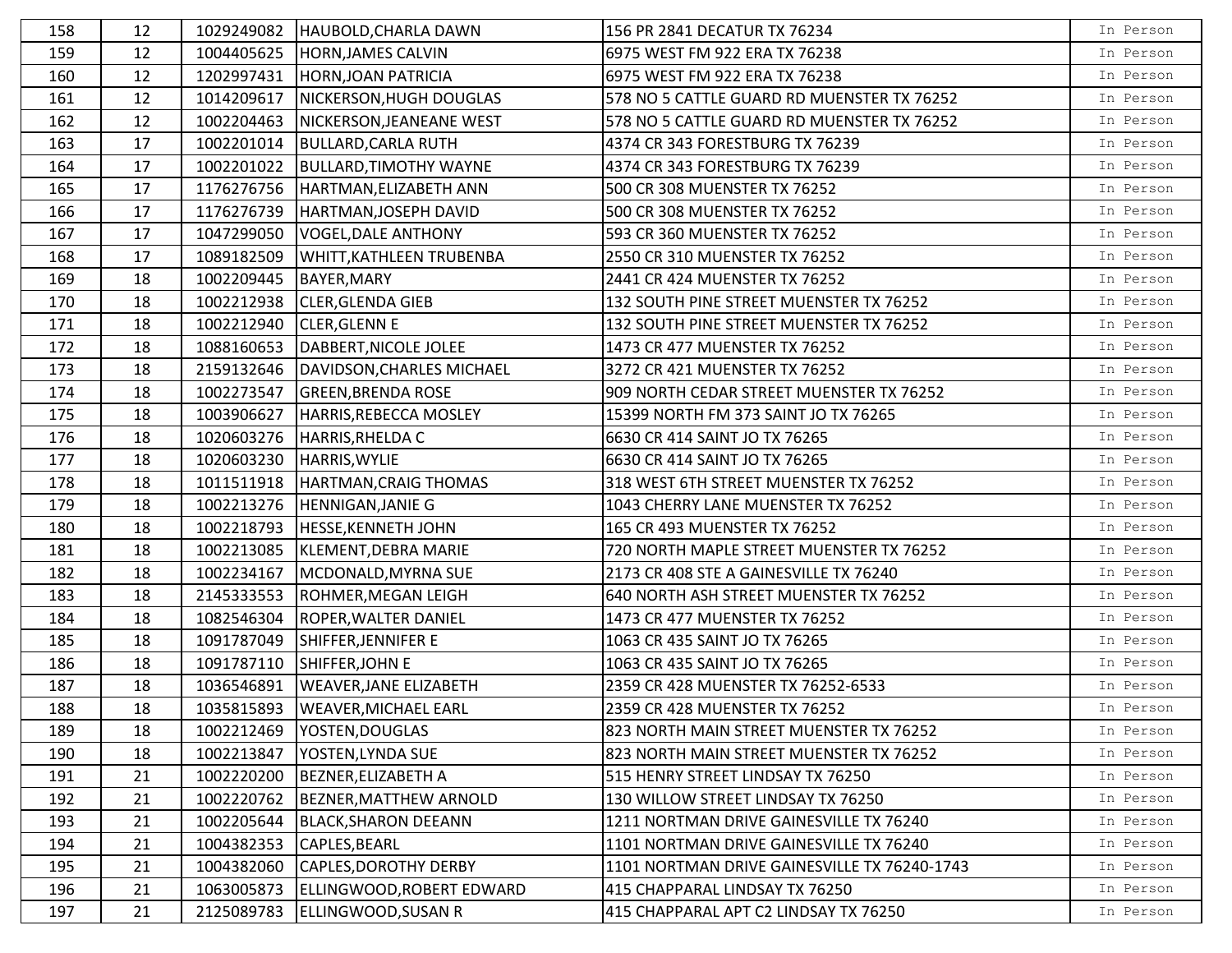| 198            | 21           | 1147356656 | <b>EVANS, STACIE BEZNER</b>     | 105 BEZNER STREET LINDSAY TX 76250             | In Person |
|----------------|--------------|------------|---------------------------------|------------------------------------------------|-----------|
| 199            | 21           | 2120045574 | <b>FLEITMAN, WADE EVERETT</b>   | 119 WEST 1ST STREET LINDSAY TX 76250           | In Person |
| 200            | 21           | 1048277234 | HARTMAN, DOUGLAS MICHAEL        | 103 BEZNER STREET LINDSAY TX 76250             | In Person |
| 201            | 21           | 1002225733 | HOGAN, ANGELA MARIE             | 316 WALNUT STREET LINDSAY TX 76250             | In Person |
| 202            | 21           | 1024062246 | JOHNSON-SPENCE, JENNIFER LEE    | 203 BEZNER STREET LINDSAY TX 76250             | In Person |
| 203            | 21           | 1210269522 | KIRK, RACHEL FUHRMANN           | 204 FM 1199 GAINESVILLE TX 76240               | In Person |
| 204            | 21           | 1011570473 | <b>KREBS, GREGG JOSEPH</b>      | 515 KATIE STREET LINDSAY TX 76250              | In Person |
| 205            | 21           | 1002222089 | METZLER, JOHN                   | 681 CR 404 GAINESVILLE TX 76240                | In Person |
| 206            | 21           | 1002274310 | METZLER, KARLA F                | 681 CR 404 GAINESVILLE TX 76240                | In Person |
| 207            | 21           | 1002220903 | NORTMAN, DANNY JOE              | 402 HICKORY STREET LINDSAY TX 76250            | In Person |
| 208            | 21           | 1002204221 | <b>ROACH, YNELL DECKER</b>      | 1015 NORTMAN DRIVE GAINESVILLE TX 76240        | In Person |
| 209            | 22           | 2128375976 | <b>BALLARD, BRENNA ANN</b>      | 120 KIOWA DRIVE WEST LAKE KIOWA TX 76240       | In Person |
| 210            | 22           | 1181011873 | <b>BALLARD, BRIA MILLER</b>     | 120 KIOWA DRIVE LAKE KIOWA TX 76240            | In Person |
| 211            | 22           | 1060320523 | <b>BARLETTA, NANCY LORRAINE</b> | 129 SHAWNEE DRIVE LAKE KIOWA TX 76240          | In Person |
| 212            | 22           | 1086021768 | <b>CATES, ROBERT WAYNE</b>      | 105 COCOPA DRIVE LAKE KIOWA TX 76240           | In Person |
| 213            | 22           | 1013511932 | DAVIS, ANTHONY PRUITT           | 208 KIOWA DRIVE EAST LAKE KIOWA TX 76240       | In Person |
| 214            | 22           | 1083586940 | <b>GROVES, CURTIS RITCHHART</b> | 1123 KIOWA DRIVE EAST LAKE KIOWA TX 76240      | In Person |
| 215            | 22           | 1123087275 | LEGROS, DOUGLAS O               | 105 MOHICAN TRAIL LAKE KIOWA TX 76240          | In Person |
| 216            | 22           | 1090028854 | MORRIS, RYAN COLE               | 112 SANTA FE TRAIL LAKE KIOWA TX 76240         | In Person |
| 217            | 22           | 1090981989 | PEICHEL, KENNETH AMBROSE        | 108 HOUSTON LAKE KIOWA TX 76240                | In Person |
| 218            | 22           | 1090972369 | PEICHEL, LONNIE JEAN            | 108 HOUSTON LAKE KIOWA TX 76240                | In Person |
| 219            | 22           | 1092601354 | <b>SCHNEIDER, JANE ANN</b>      | 824 KIOWA DRIVE WEST LAKE KIOWA TX 76240       | In Person |
| 220            | 22           | 1002231730 | <b>SCHNEIDER, JOHN ALOIS</b>    | 824 KIOWA DRIVE WEST LAKE KIOWA TX 76240       | In Person |
| 221            | 22           | 1008998495 | <b>SNUGGS, JASON MATTHEW</b>    | 120 KIOWA DRIVE WEST LAKE KIOWA TX 76240       | In Person |
| 222            | 22           | 1017275492 | <b>STREETER, CLENTON BRUCE</b>  | 114 SHOSHONE DRIVE LAKE KIOWA TX 76240         | In Person |
| 223            | 22           | 1017275485 | STREETER, PATRICIA ANN          | 114 SHOSHONE DRIVE LAKE KIOWA TX 76240-9269    | In Person |
| 224            | 22           | 1020629194 | <b>SWITZER, SHARON LYNN</b>     | 104 MODOC TRAIL LAKE KIOWA TX 76240            | In Person |
| 225            | 22           | 1019038394 | <b>WARDEN, ROBERT KEITH</b>     | 1118 KIOWA DRIVE EAST LAKE KIOWA TX 76240      | In Person |
| 226            | 22           | 1019074878 | <b>WARDEN, ROBIN ADAIR</b>      | 1118 KIOWA DRIVE EAST LAKE KIOWA TX 76240      | In Person |
|                |              |            |                                 |                                                |           |
| $\mathbf{1}$   | $\mathbf{1}$ |            | 1002143203   BRYANT, GEORGE R   | 1932 SOUTH FM 372 GAINESVILLE TX 76240         | By Mail   |
| 2              | 1            | 1002143513 | <b>BRYANT, CINDY M</b>          | 1932 SOUTH FM 372 GAINESVILLE TX 76240         | By Mail   |
| 3              | $\mathbf{1}$ | 1002177282 | <b>WALKER, PATSY SINCLAIR</b>   | 1135 CR 260 GAINESVILLE TX 76240               | By Mail   |
| 4              | $\mathbf{1}$ | 1002177295 | <b>WALKER, BOBBY LEE</b>        | 1135 CR 260 GAINESVILLE TX 76240-6357          | By Mail   |
| 5              | $\mathbf{1}$ | 1002250983 | <b>FRY, CAROL CASH</b>          | 2656 FM 2071 GAINESVILLE TX 76240              | By Mail   |
| 6              | $\mathbf{1}$ | 1007499480 | SELLMAN, MARJORIE MARIAN        | 1520 CR 260 GAINESVILLE TX 76240               | By Mail   |
| $\overline{7}$ | $\mathbf{1}$ | 1015651743 | ORSBURN, DONALD WAYNE           | 207 CR 2130 GAINESVILLE TX 76240               | By Mail   |
| 8              | 1            | 1015651762 | ORSBURN, REECE                  | 207 CR 2130 GAINESVILLE TX 76240               | By Mail   |
| 9              | $\mathbf{1}$ | 1001481971 | RITCHERSON, LINDA KAYE          | 1302 SOUTH LINDSAY STREET GAINESVILLE TX 76240 | By Mail   |
| 10             | $\mathbf{1}$ | 1002140904 | NEU, LEON WILLIAM               | 1424 TRUELOVE STREET GAINESVILLE TX 76240      | By Mail   |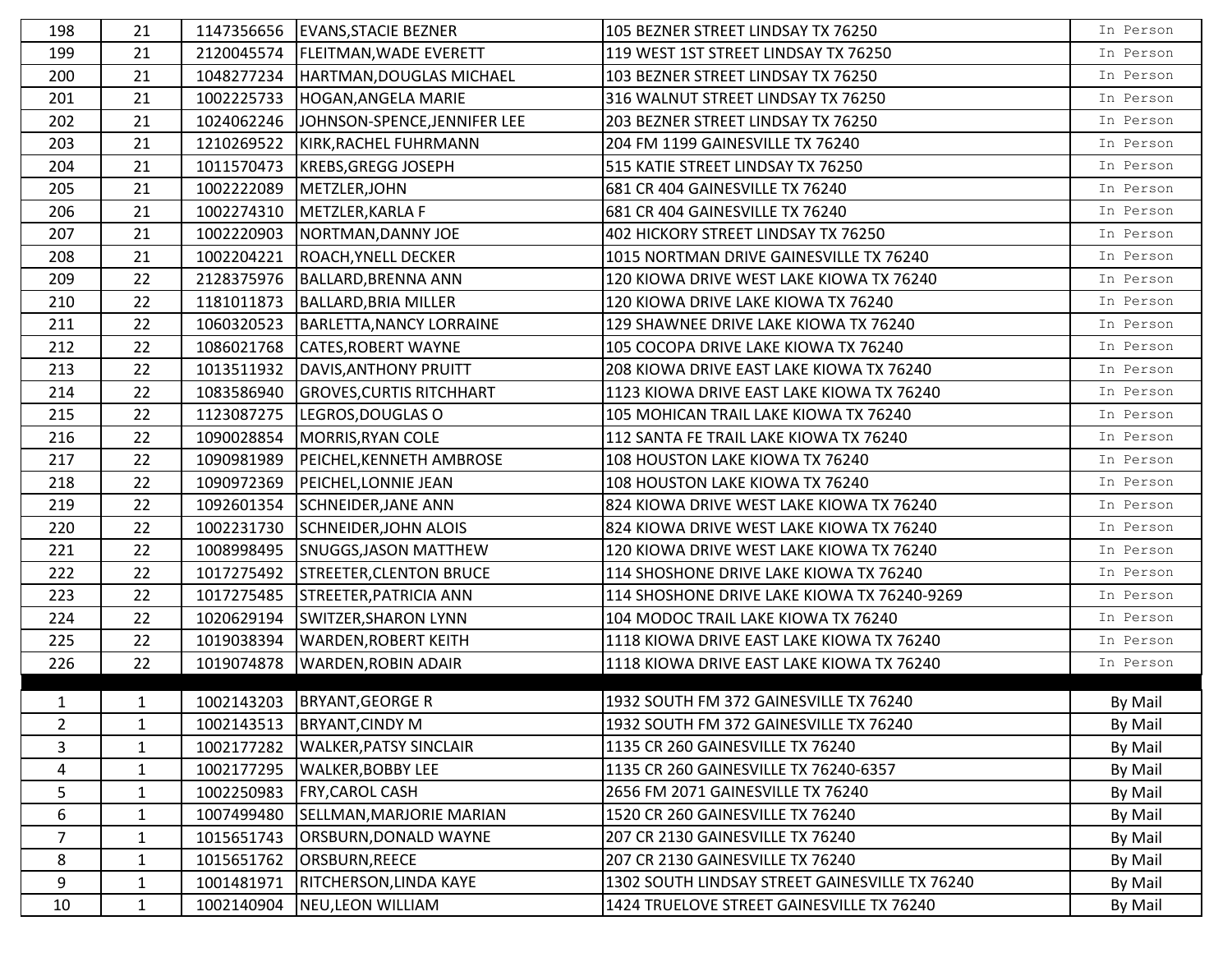| 11 | 1              | 1002140915 | NEU, LAQUITA SANDMANN               | 1424 TRUELOVE STREET GAINESVILLE TX 76240-5038          | By Mail |
|----|----------------|------------|-------------------------------------|---------------------------------------------------------|---------|
| 12 | $\mathbf{1}$   | 1002141649 | <b>FELKER, CAROL SHAW</b>           | 1023 TYLER STREET GAINESVILLE TX 76240-5734             | By Mail |
| 13 | $\mathbf{1}$   | 1002142474 | <b>FAIN, LUTHER W</b>               | 1007 MURPHY STREET GAINESVILLE TX 76240                 | By Mail |
| 14 | $\mathbf{1}$   | 1002142488 | <b>FAIN, PATSY JONES</b>            | 1007 MURPHY STREET GAINESVILLE TX 76240                 | By Mail |
| 15 | $\mathbf{1}$   | 1002144851 | <b>ANDERSON, NITA WILLENE</b>       | 900 SOUTH GRAND AVENUE GAINESVILLE TX 76240             | By Mail |
| 16 | $\mathbf{1}$   | 1002144867 | <b>ANDERSON, JIMMY DONALD</b>       | 900 SOUTH GRAND AVENUE GAINESVILLE TX 76240             | By Mail |
| 17 | 1              | 1002156832 | USELTON, BARBARA LOWRIE             | 9 QUAIL RUN ROAD GAINESVILLE TX 76240                   | By Mail |
| 18 | 1              | 1002157413 | <b>AREND, FRANCES HISCHUCK</b>      | 1801 COLLEGE AVENUE GAINESVILLE TX 76240                | By Mail |
| 19 | $\mathbf{1}$   | 1002159725 | <b>KRAHL, GARY MARTIN</b>           | 1900 EAST CALIFORNIA STREET RM 115 GAINESVILLE TX 76240 | By Mail |
| 20 | $\mathbf{1}$   | 1002163246 | <b>HIFLER, LAVON M</b>              | 605 MELODY LANE GAINESVILLE TX 76240                    | By Mail |
| 21 | $\mathbf{1}$   | 1002163570 | MILES, LOUISE RUSSELL               | 303 MELODY LANE GAINESVILLE TX 76240                    | By Mail |
| 22 | $\mathbf{1}$   | 1002163982 | <b>TAYLOR, DAVID LAURENCE</b>       | 1716 LAUREL ROAD GAINESVILLE TX 76240                   | By Mail |
| 23 | $\mathbf{1}$   | 1002163995 | TAYLOR, DONA                        | 1716 LAUREL ROAD GAINESVILLE TX 76240                   | By Mail |
| 24 | $\mathbf{1}$   | 1002164826 | JOSLIN, JERRY GLENN                 | 1407 LYNWOOD STREET GAINESVILLE TX 76240                | By Mail |
| 25 | $\mathbf{1}$   | 1002165929 | POPE, ANNELL                        | 1509 LYNWOOD STREET GAINESVILLE TX 76240-5854           | By Mail |
| 26 | $\mathbf{1}$   | 1002168095 | <b>BOMAR, DENNIS EUGENE</b>         | 1404 REBECCA DRIVE GAINESVILLE TX 76240                 | By Mail |
| 27 | $\mathbf{1}$   | 1002174198 | JOHNSON, RUBY JUANITA               | 715 SOUTH RUSK STREET GAINESVILLE TX 76240              | By Mail |
| 28 | $\mathbf{1}$   | 1002187029 | KINCY, MARIE BEAVER                 | 1614 DIAMOND CIRCLE GAINESVILLE TX 76240                | By Mail |
| 29 | $\mathbf{1}$   | 1002187038 | <b>KINCY, THOMAS GALE</b>           | 1614 DIAMOND CIRCLE GAINESVILLE TX 76240                | By Mail |
| 30 | $\mathbf{1}$   | 1002252770 | <b>BROWN, CYNTHIA</b>               | 3105 HARRIS STREET GAINESVILLE TX 76240                 | By Mail |
| 31 | $\mathbf{1}$   | 1002270521 | RITCHERSON, ED                      | 1302 SOUTH LINDSAY STREET GAINESVILLE TX 76240          | By Mail |
| 32 | $\mathbf{1}$   | 1007631208 | <b>BARNES, WENDY P</b>              | 1400 BLACK HILL DRIVE GAINESVILLE TX 76240              | By Mail |
| 33 | $\mathbf{1}$   | 1040900681 | <b>BORDLEE JR, CHARLES V</b>        | 814 SOUTH DIXON STREET GAINESVILLE TX 76240             | By Mail |
| 34 | $\mathbf{1}$   | 1148993921 | <b>BORDLEE, CORA SUE</b>            | 814 SOUTH DIXON STREET GAINESVILLE TX 76240             | By Mail |
| 35 | $\mathbf{1}$   | 2148497097 | <b>BOUNDS, CAROL C</b>              | 3113 WOODLAND COURT GAINESVILLE TX 76240                | By Mail |
| 36 | $\mathbf{1}$   | 2148497874 | <b>BOUNDS, CHARLES EDWARD</b>       | 3113 WOODLAND COURT GAINESVILLE TX 76240                | By Mail |
| 37 | $\mathbf{1}$   | 2161346845 | SANDAGATO, GRACE VIRGINIA           | 1900 EAST CALIFORNIA STREET GAINESVILLE TX 76240        | By Mail |
| 38 | $\mathbf{1}$   | 2188857015 | HICKERSON, JANN RUTH MILLER         | 910 SOUTH RUSK STREET GAINESVILLE TX 76240              | By Mail |
| 39 | $\overline{2}$ | 1002150066 | MITCHELL, DOROTHY AUGUSTA           | 917 NORTH DIXON STREET GAINESVILLE TX 76240             | By Mail |
| 40 | $\overline{2}$ | 1002255111 | MCADEN, JESSE LYNN                  | 737 RITCHEY STREET GAINESVILLE TX 76240                 | By Mail |
| 41 | $\overline{2}$ |            | 1011001760   WILL, BARBARA FRITCHER | 735 NORTH MORRIS STREET GAINESVILLE TX 76240            | By Mail |
| 42 | $\overline{2}$ | 1015047166 | COLLMANN, MARDEEN ELIZABETH         | 2008 NORTH INT 35 APT 9B GAINESVILLE TX 76240           | By Mail |
| 43 | $\overline{2}$ | 1062601024 | DENTON, DARLENE DEUEL               | 1100 LAWRENCE STREET APT 72 GAINESVILLE TX 76240        | By Mail |
| 44 | $\overline{a}$ | 1152654389 | <b>RUSSELL, PAMELA ANN</b>          | 501 EAST CALIFORNIA STREET APT 406 GAINESVILLE TX 76240 | By Mail |
| 45 | $\overline{2}$ | 2166351392 | <b>STALEY, SUSAN JEAN</b>           | 1808 MILL STREET GAINESVILLE TX 76240                   | By Mail |
| 46 | $\overline{2}$ | 2168183297 | <b>STALEY, DARREL LEE</b>           | 1808 MILL STREET GAINESVILLE TX 76240                   | By Mail |
| 47 | 3              | 1002163320 | JOHNSON, DAVID LYNN                 | 20 CR 3630 GAINESVILLE TX 76240                         | By Mail |
| 48 | 3              | 1002219126 | <b>HUCHTON, MARGIE HESS</b>         | 1754 CR 306 GAINESVILLE TX 76240                        | By Mail |
| 49 | 3              | 2119828027 | MORGAN, REBECCA ANN                 | 20 CR 3630 GAINESVILLE TX 76240                         | By Mail |
| 50 | 4              | 1002161306 | HARDCASTLE, GEORGE TIBBS            | 248 CENTER HILL ROAD GAINESVILLE TX 76240               | By Mail |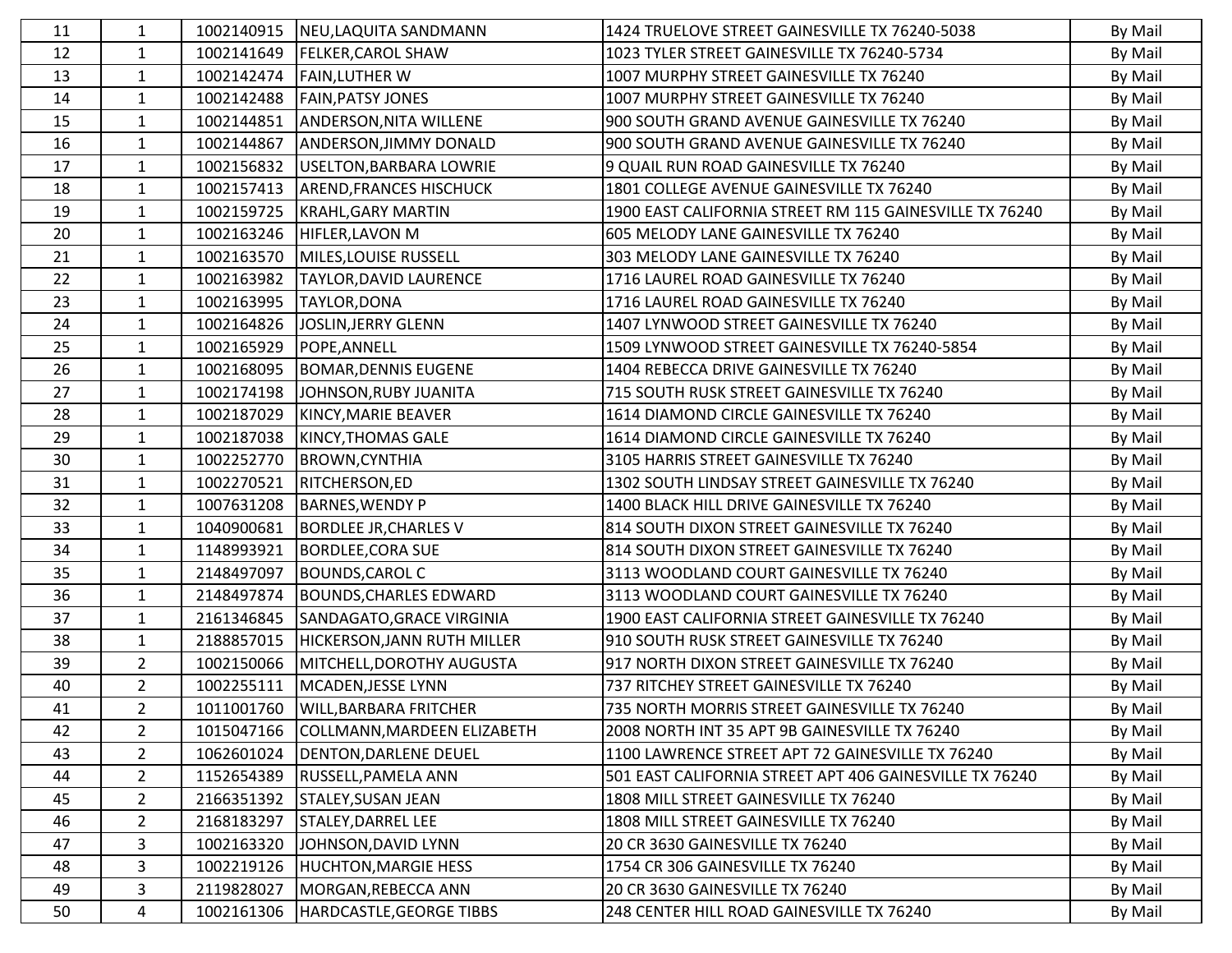| 51 | 4              | 1002161310 | HARDCASTLE, BARBARA JEAN               | 248 CENTER HILL ROAD GAINESVILLE TX 76240       | By Mail |
|----|----------------|------------|----------------------------------------|-------------------------------------------------|---------|
| 52 | 4              | 1010842128 | <b>GILLILAND, DARRELL E</b>            | 456 CENTER HILL ROAD GAINESVILLE TX 76240       | By Mail |
| 53 | 4              | 1002158849 | DIETZ, DAVID W                         | 1717 NORTH GRAND AVENUE GAINESVILLE TX 76240    | By Mail |
| 54 | 4              | 1002158854 | DIETZ, DIANE                           | 1717 NORTH GRAND AVENUE GAINESVILLE TX 76240    | By Mail |
| 55 | 4              | 1002240403 | KELLEY, THELMA                         | 1209 HILLSIDE DRIVE GAINESVILLE TX 76240        | By Mail |
| 56 | 4              | 1002241797 | MCNAIRN, WANELL COX                    | 1104 HILLSIDE DRIVE GAINESVILLE TX 76240-2920   | By Mail |
| 57 | 4              | 1002244327 | <b>BULLARD, MARILYN LOU</b>            | 319 ROSEDALE DRIVE GAINESVILLE TX 76240         | By Mail |
| 58 | 4              | 1002246289 | <b>BRADSHAW, DEBBIE LOUISE</b>         | 1304 NORTH CLEMENTS STREET GAINESVILLE TX 76240 | By Mail |
| 59 | 4              | 1002248903 | <b>BRULE, LINDA MOORES</b>             | 1908 CYPRESS COURT GAINESVILLE TX 76240         | By Mail |
| 60 | 4              | 1002274663 | <b>BRULE, FREDRICK ALEXANDER</b>       | 1908 CYPRESS COURT GAINESVILLE TX 76240         | By Mail |
| 61 | 4              | 1010747502 | HERR, ANNA CLEERE                      | 3291 E BROADWAY APT 307 GAINESVILLE TX 76240    | By Mail |
| 62 | 4              | 1010950613 | MARTIN, LINDA JO                       | 406 WILLOW WAY GAINESVILLE TX 76240             | By Mail |
| 63 | 4              | 1019038421 | <b>HALE, SHARON JEAN</b>               | 2200 MESQUITE STREET GAINESVILLE TX 76240       | By Mail |
| 64 | 4              | 1174937950 | <b>HERNANDEZ, EDGAR R</b>              | 1213 HILLSIDE DRIVE GAINESVILLE TX 76240        | By Mail |
| 65 | 4              | 2053392328 | <b>PRUETT, JERRY KEVIN</b>             | 1904 CYPRESS COURT GAINESVILLE TX 76240         | By Mail |
| 66 | 4              | 2187367995 | COLLINS, BARBARA JEAN                  | 2013 EVERGLADE GAINESVILLE TX 76240             | By Mail |
| 67 | 4              | 2187368031 | <b>COLLINS, ROGER STEPHEN</b>          | 2013 EVERGLADE GAINESVILLE TX 76240             | By Mail |
| 68 | 6              | 1002170377 | PECK, STEVIA DIANA                     | 197 DOZIER STREET CALLISBURG TX 76240           | By Mail |
| 69 | 6              | 1002171456 | MOORE, EMMA ORSBURN                    | 3382 CR 123 GAINESVILLE TX 76240-7188           | By Mail |
| 70 | 6              | 1002184031 | SKINNER, JC                            | 5226 FM 2383 WHITESBORO TX 76273                | By Mail |
| 71 | 6              | 1002185447 | WEIR, MARVIN WILLIAM                   | 3005 CR 114 WHITESBORO TX 76273                 | By Mail |
| 72 | 6              | 1002185701 | MENDENHALL, ELIZABETH ANN              | 662 CR 113 WHITESBORO TX 76273                  | By Mail |
| 73 | 6              | 1002185786 | MENDENHALL, RONALD DEAN                | 662 CR 113 WHITESBORO TX 76273                  | By Mail |
| 74 | 6              | 1002233375 | DILLARD, JANELLE WILSON                | 360 MCCARY ROAD GAINESVILLE TX 76240            | By Mail |
| 75 | 6              | 1082760358 | DONNELLY, EMILY ANN                    | 456 CR 1255 WHITESBORO TX 76273                 | By Mail |
| 76 | 6              | 2119499608 | <b>RUYLE, MARY FRAN</b>                | 358 CR 153 WHITESBORO TX 76273                  | By Mail |
| 77 | 6              | 2139641530 | <b>BURKS, LARRY DON</b>                | 4256 CR 123 GAINESVILLE TX 76240                | By Mail |
| 78 | 6              | 2171837851 | <b>BURKS,LINDA</b>                     | 4256 CR 123 GAINESVILLE TX 76240                | By Mail |
| 79 | $\overline{7}$ | 1002157373 | LOWE, YVONNE CAECILIA                  | 751 CR 151 GAINESVILLE TX 76240                 | By Mail |
| 80 | $\overline{7}$ | 1002173334 | LIDDELL JR, BILLY DOUGLAS              | 1705 CR 172 GAINESVILLE TX 76240                | By Mail |
| 81 | $\overline{7}$ |            | 1002174523 CARVER, GWENDOLYN ELIZABETH | 1343 CR 123 GAINESVILLE TX 76240-0633           | By Mail |
| 82 | $\overline{7}$ | 1009350906 | NALL, GLENDA DELORIS                   | 1315 CR 155 WHITESBORO TX 76273                 | By Mail |
| 83 | $\overline{7}$ | 1015097469 | <b>FREIRE, ELSIE HARRIET</b>           | 712 WOODBINE EST ROAD GAINESVILLE TX 76240      | By Mail |
| 84 | $\overline{7}$ | 1020453070 | <b>FREIRE, SUSAN MARIE</b>             | 712 WOODBINE EST ROAD GAINESVILLE TX 76240      | By Mail |
| 85 | $\overline{7}$ | 1144652875 | WILSON, WILLIAM GEORGE                 | 632 CR 148 GAINESVILLE TX 76240                 | By Mail |
| 86 | 8              | 1002179232 | <b>CUNNINGHAM, BILLY W</b>             | 2959 CR 224 GAINESVILLE TX 76240                | By Mail |
| 87 | 8              | 1002179485 | RICHIE, ALMA                           | 66 CR 298 WHITESBORO TX 76273                   | By Mail |
| 88 | 8              | 1002179492 | <b>RICHIE, VICTOR CARLTON</b>          | 66 CR 298 WHITESBORO TX 76273                   | By Mail |
| 89 | 8              | 1002241663 | JAMES, MARVIN THOMAS                   | 2871 FM 3092 GAINESVILLE TX 76240               | By Mail |
| 90 | 10             | 1002187265 | <b>GURKE, CAROL LYNN</b>               | 256 JLG RANCH TRAIL COLLINSVILLE TX 76233       | By Mail |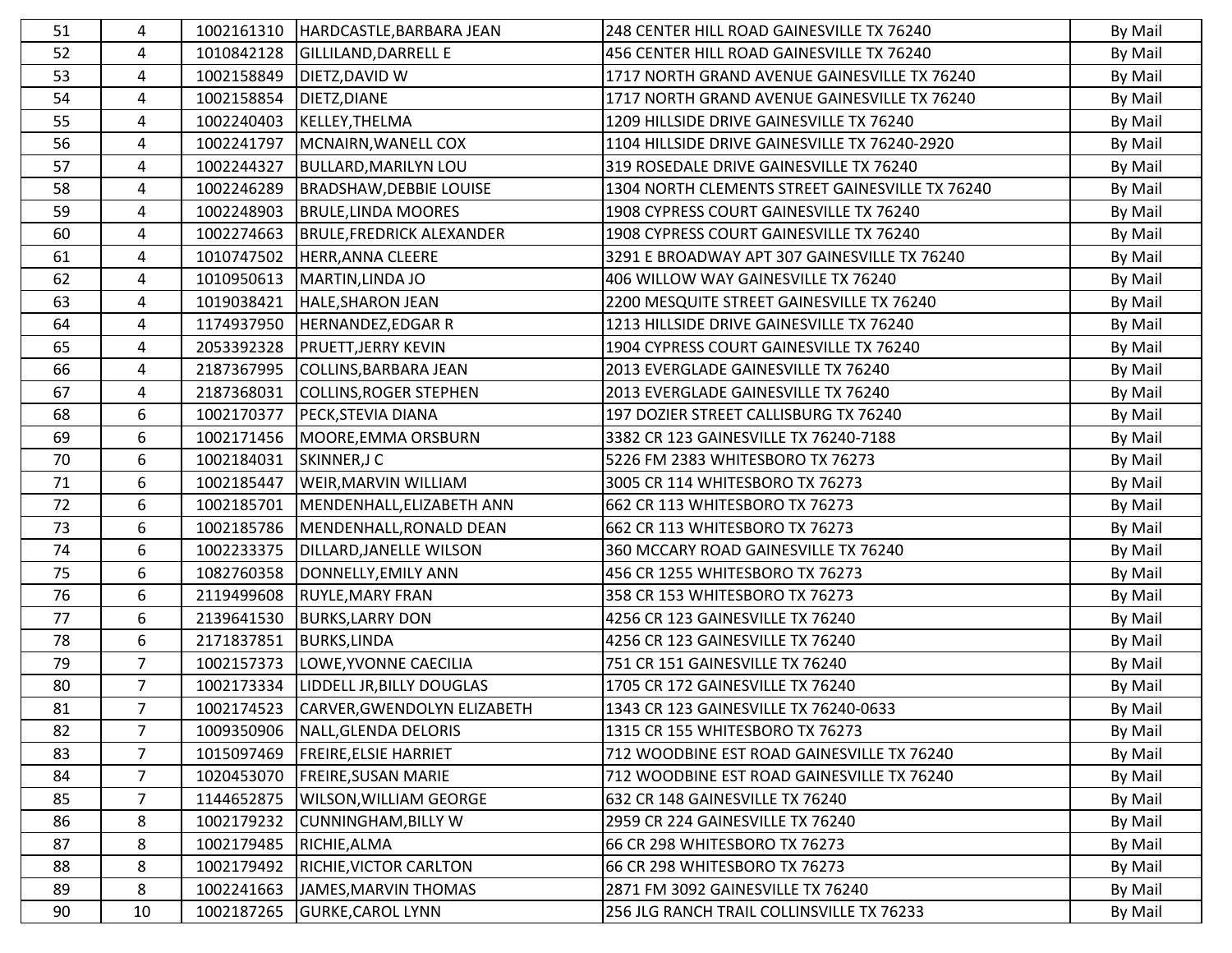| 91  | 10 | 1002188301 | GIBSON, SALLY                     | 123 CR 2118 GAINESVILLE TX 76240                  | By Mail |
|-----|----|------------|-----------------------------------|---------------------------------------------------|---------|
| 92  | 10 | 1002191184 | MASON, DIANNE                     | 2094 HEMMING ROAD VALLEY VIEW TX 76272            | By Mail |
| 93  | 10 | 1002191197 | <b>MASON, THOMAS MIKE</b>         | 2094 HEMMING ROAD VALLEY VIEW TX 76272            | By Mail |
| 94  | 10 | 1002192626 | <b>GURKE, JOHN LANGEN</b>         | 256 JLG RANCH TRAIL COLLINSVILLE TX 76233         | By Mail |
| 95  | 10 | 1002232726 | LAMKIN, CRAIG SMITH               | 688 CR 203 COLLINSVILLE TX 76233                  | By Mail |
| 96  | 10 | 1089661852 | <b>LAND, MARK LUCAS</b>           | 985 OAK HILL ROAD VALLEY VIEW TX 76272            | By Mail |
| 97  | 10 | 1089661868 | LAND, VICKI SMITH                 | 985 OAK HILL ROAD VALLEY VIEW TX 76272            | By Mail |
| 98  | 10 | 1138646684 | JOHNSON, SUSAN ELIZABETH          | 92 CR 295 GAINESVILLE TX 76240-8440               | By Mail |
| 99  | 10 | 2133141366 | FLANAGAN, SHEILA MARGARET         | 394 CR 2261 VALLEY VIEW TX 76272                  | By Mail |
| 100 | 10 | 2133141441 | <b>FLANAGAN, MICHAEL JOHN</b>     | 394 CR 2261 VALLEY VIEW TX 76272                  | By Mail |
| 101 | 11 | 1002195143 | MAUGHAN, MARTHA                   | 103 WEST STREET VALLEY VIEW TX 76272              | By Mail |
| 102 | 11 | 1002197235 | ALEXANDER, JANE                   | 505 NORTH LEE STREET VALLEY VIEW TX 76272         | By Mail |
| 103 | 11 | 1002272751 | <b>BUFFINGTON, PATSY</b>          | 309 OLD SPANISH TRAIL VALLEY VIEW TX 76272        | By Mail |
| 104 | 11 | 1014189726 | <b>VIK, DAVID ALLAN</b>           | 855 CR 237 GAINESVILLE TX 76240                   | By Mail |
| 105 | 11 | 1024291052 | <b>KELLEY, ROGER D</b>            | 2562 CR 248 VALLEY VIEW TX 76272                  | By Mail |
| 106 | 11 | 1060594423 | <b>EBERHART, DANNY EDWARD</b>     | 6163 EAST FM 922 VALLEY VIEW TX 76272             | By Mail |
| 107 | 11 | 1187040140 | JAKSCH, CAROL ANNE                | 6074 EAST LONE OAK ROAD VALLEY VIEW TX 76272-7975 | By Mail |
| 108 | 11 | 1187040155 | JAKSCH, JOHN AUGUST               | 6074 EAST LONE OAK ROAD VALLEY VIEW TX 76272-7975 | By Mail |
| 109 | 12 | 1002165993 | MCCOLLUM, JOHN ENSLEY             | 1909 CR 332 ERA TX 76238                          | By Mail |
| 110 | 12 | 1002166006 | MCCOLLUM, DIANE MARIE             | 1909 CR 332 ERA TX 76238                          | By Mail |
| 111 | 12 | 1002201836 | STEPHENS, BOBBYE JEAN             | 4458 CR 323 VALLEY VIEW TX 76272                  | By Mail |
| 112 | 12 | 1002204798 | MAUGHAN, LINDA PHILLIPS           | 2894 CR 345 FORESTBURG TX 76239                   | By Mail |
| 113 | 17 | 1002206810 | HENNIGAN, SANDRA WOLF             | 215 CR 357 MUENSTER TX 76252                      | By Mail |
| 114 | 17 | 1002206966 | PICK, EDWARD JOSEPH               | 504 CR 300 MUENSTER TX 76252                      | By Mail |
| 115 | 17 | 1002206978 | PICK, LEONA HACKER                | 504 CR 300 MUENSTER TX 76252                      | By Mail |
| 116 | 17 | 1002273271 | HENNIGAN, DONALD JOHN             | 215 CR 357 MUENSTER TX 76252                      | By Mail |
| 117 | 18 | 1002209990 | FELDERHOFF, GERTRUDE EMELIA       | 625 CEDAR STREET MUENSTER TX 76252                | By Mail |
| 118 | 18 | 1002211267 | MILLER, ELIZABETH STOFFELS        | 227 SOUTH HICKORY STREET MUENSTER TX 76252-2735   | By Mail |
| 119 | 18 | 1002211298 | MILLER, ROBERT JOSEPH             | 227 SOUTH HICKORY STREET MUENSTER TX 76252        | By Mail |
| 120 | 18 | 1002211656 | ROHMER, VIOLA KUHN                | 1492 CR 427 MUENSTER TX 76252                     | By Mail |
| 121 | 18 |            | 1002212014   VOGEL, LINDA LUBBERS | 916 NORTH MAPLE STREET MUENSTER TX 76252          | By Mail |
| 122 | 18 | 1002214081 | <b>HENNIGAN, JEROME DAVID</b>     | 202 HILLCREST STREET MUENSTER TX 76252            | By Mail |
| 123 | 18 | 1014964967 | <b>FAZEN, ROBERT JOHN</b>         | 3547 CR 435 SAINT JO TX 76265                     | By Mail |
| 124 | 18 | 1015888180 | TISDALE, SHERIAN PITMAN           | 394 CR 316 MUENSTER TX 76252                      | By Mail |
| 125 | 18 | 1090406531 | LADZINSKI, MARTHA PENNINGTON      | 210 PARK LANE MUENSTER TX 76252-2604              | By Mail |
| 126 | 18 | 1177020486 | LADZINSKI, CLIFFORD JOSEPH        | 210 PARK LANE MUENSTER TX 76252                   | By Mail |
| 127 | 21 | 1002156214 | <b>HAWKINS, DIXIE READ</b>        | 304 E 3RD ST LINDSAY TX 76250                     | By Mail |
| 128 | 21 | 1002205502 | <b>BAXTER, MARY H</b>             | 483 BERGMAN MYRA TX 76253                         | By Mail |
| 129 | 21 | 1002222439 | BADGETT, ALBERTA                  | 119 7TH STREET LINDSAY TX 76250                   | By Mail |
| 130 | 21 | 1002222674 | ZIMMERER, WILLIAM JOSEPH          | 778 FM 1199 GAINESVILLE TX 76240                  | By Mail |